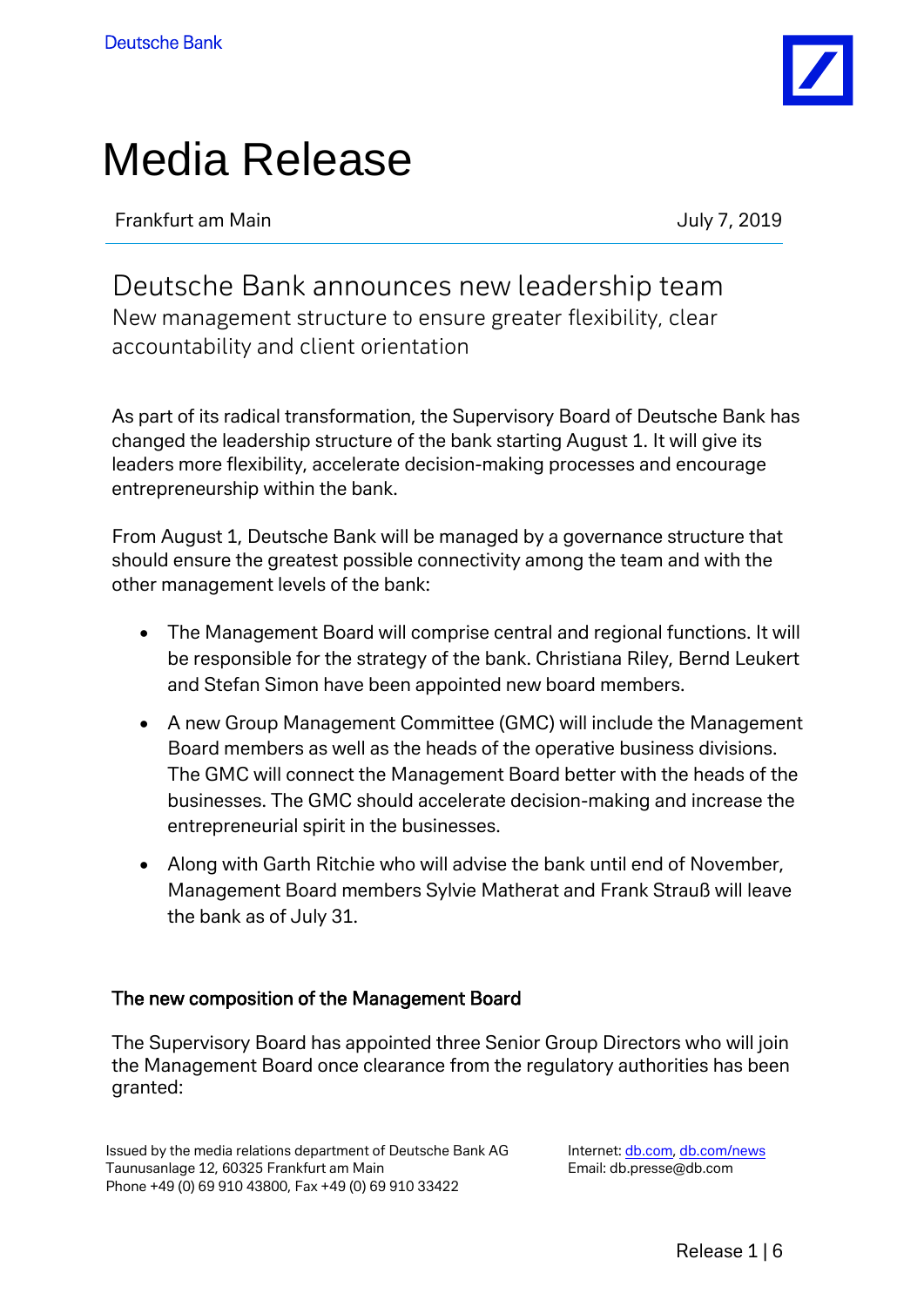- Christiana Riley will take over responsibility for the Americas with immediate effect. Her appointment as member of the Management Board underlines the relevance of our footprint in the US market for Deutsche Bank and its clients. Riley, who was born in the US, joined the bank in Frankfurt in 2006 after working in investment banking and at McKinsey. Her roles at the bank have included working in the former strategy department (AfK). Since April 2015 she has been Chief Financial Officer for the Corporate & Investment Bank (CIB). She will report to Christian Sewing pending regulatory approval for her Management Board membership.
- Bernd Leukert will join Deutsche Bank on September 1, 2019, responsible for digitalisation, data and innovation. Leukert has been a member of the Management Board of SAP SE since 2014. He brings 25 years of experience in product development at the leading German software firm. His appointment reflects the strong commitment of Deutsche Bank to significantly improve its IT both to become more efficient and to drive innovation. Pending regulatory clearance, Leukert will report to Frank Kuhnke.
- Stefan Simon will become Chief Administrative Officer (CAO) and take on responsibility for regulatory affairs and legal. He has been a member of Deutsche Bank's Supervisory Board since August 2016 and has been Chairman of its Integrity Committee. Simon is a lawyer and tax consultant and a former partner at Flick Gocke Schaumburg. He has taught as an honorary professor at the University of Cologne since 2008 and is a renowned expert in governance, compliance and corporate law. With his appointment, Deutsche Bank is reaffirming its commitment to good corporate governance and a trusted relationship with the regulatory authorities. Until regulatory clearance, Simon will report to Karl von Rohr.

The responsibilities of the current board members will change as follows:

- Chief Executive Officer Christian Sewing takes on responsibility for the Corporate Bank and the Investment Bank.
- President Karl von Rohr will take on responsibility for the Private Bank and Asset Management (DWS). Additionally, he will retain regional responsibility for Germany and continues to be responsible for Human Resources.
- Chief Operating Officer Frank Kuhnke will gain responsibility for the Capital Release Unit and for the Europe, Middle East and Africa (EMEA) region.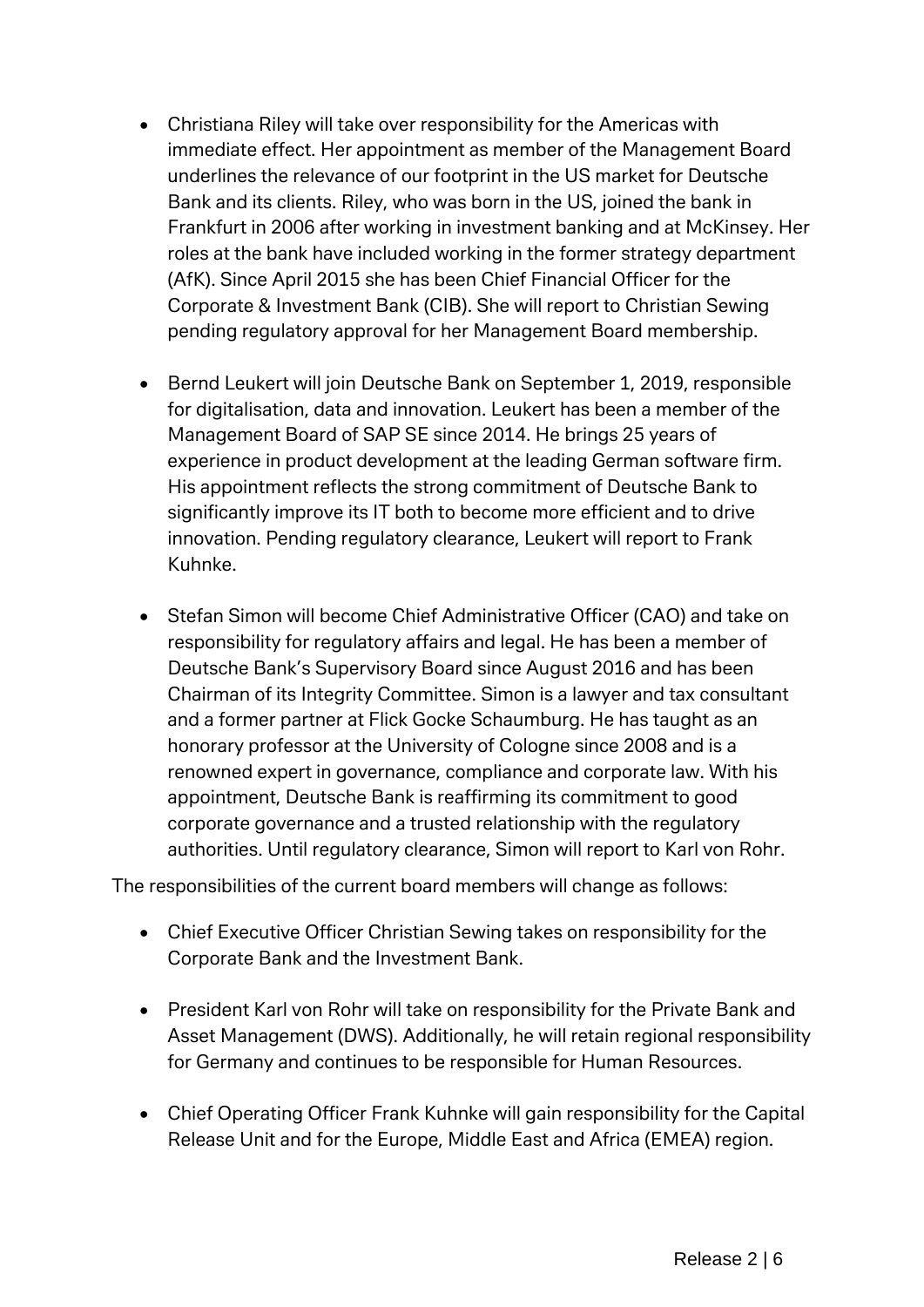- Chief Risk Officer Stuart Lewis will assume additional responsibility for Compliance and the Anti-Financial Crime Unit. He will also gain responsibility for the UK and Ireland.
- James von Moltke will continue in his role as Chief Financial Officer.
- Werner Steinmüller remains CEO of the Asia-Pacific region.

"To meet the anticipated challenges we need a management team that can not only execute against a demanding plan but is also capable of responsibly seizing entrepreneurial opportunities. We are convinced that under the leadership of Christian Sewing this new team will succeed," said Paul Achleitner, Chairman of the Supervisory Board.

Besides the departure of Garth Ritchie which has already been communicated, two other board members will leave the bank as of July 31.

Sylvie Matherat has been Chief Regulatory Officer since 2015, responsible for relations with regulators. She joined from Banque de France in 2014. During her time at Deutsche Bank, she has significantly increased the scope and the quality of compliance and anti-financial crime controls. "Under Sylvie Matherat's leadership the bank has significantly invested in technology and personnel and strengthened its control systems. She has not only systematically and technologically advanced the bank in the area of regulation, compliance and anti-financial crime but she has also significantly contributed to Deutsche Bank's new compliance and risk culture," said Chairman Paul Achleitner.

Frank Strauß has been a member of the Management Board since 2017, responsible for the Private & Commercial Bank (PCB). He has shaped the Private and Business Clients business of Deutsche Bank for nearly three decades, and pushed forward digitalization and growth into new markets. During the course of his career he held a number of management positions at Deutsche Bank, including coordinating the European operations of the bank's Private & Business Clients division. He was also responsible for developing the bank's Asian operations in Mumbai and Beijing. Having headed Private & Business Clients Germany since 2006, he joined the Management Board of Postbank in 2011 and became Chairman one year later. "For almost 30 years Frank Strauß has shown strong leadership and made an important contribution to successfully developing the Private and Corporate Banking of Deutsche Bank. We regret that he does not support the restructuring as planned. His departure is the logical consequence. We wish him every success in his future career," said Chairman Paul Achleitner.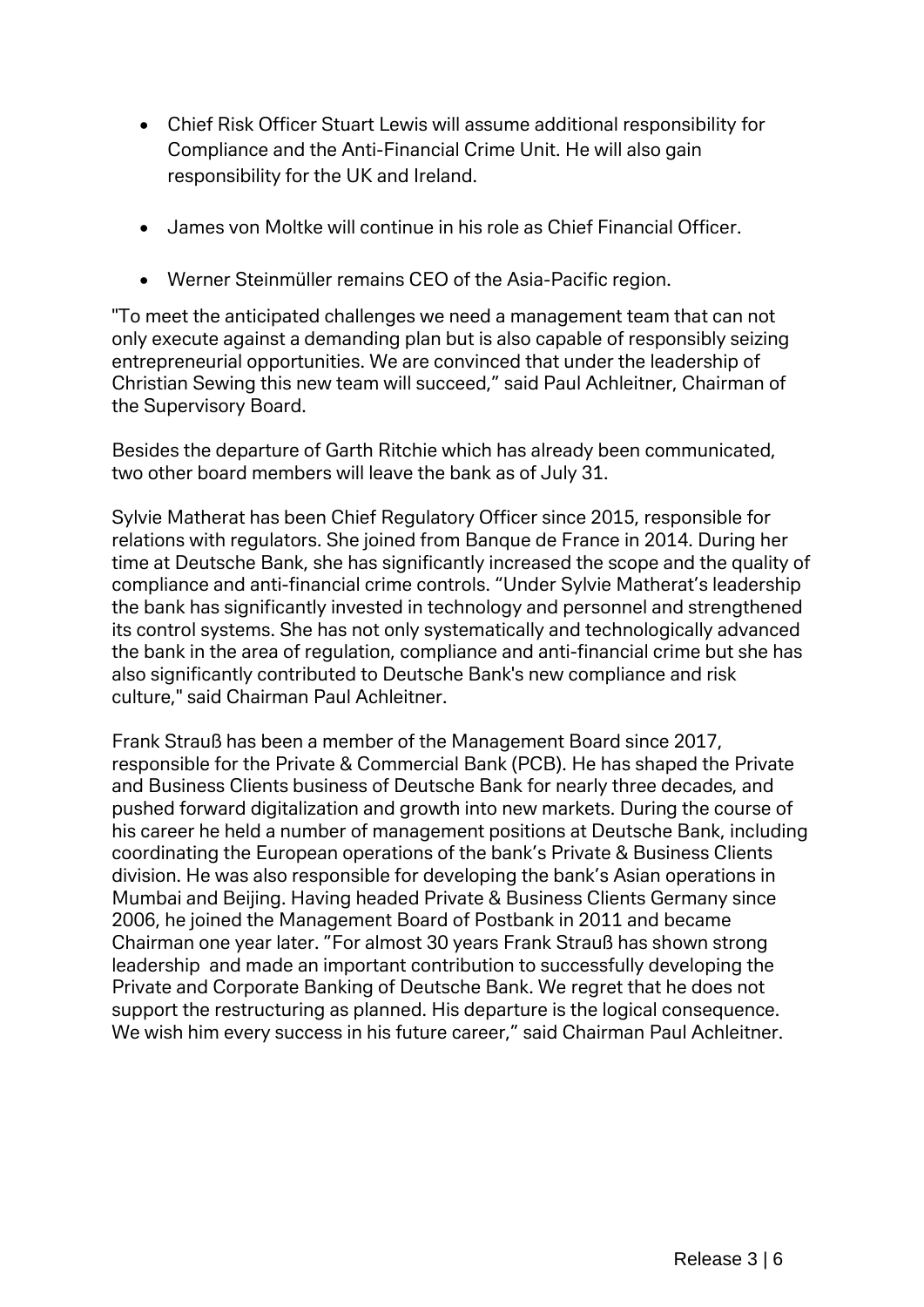### The new Group Management Committee

The new Group Management Committee (GMC) is designed to more closely link the Management Board to the divisions. It comprises Management Board members as well as leaders of the business divisions.

Within the GMC, Stefan Hoops will oversee the new Corporate Bank. Hoops has been at Deutsche Bank since 2003 and Head of the Global Transaction Bank (GTB) and Head of CIB Germany since October 2018. Before this he worked for the bank in New York. He will report to Christian Sewing.

Mark Fedorcik will be heading the Investment Bank. Fedorcik joined Deutsche Bank through Bankers Trust in 1995 and has had many investment banking leadership roles during his career at Deutsche Bank, including as Head of GTB in the US.

Ram Nayak will lead fixed income and currency sales and trading in the Investment Bank. He joined Deutsche Bank in 2009 after working for Citibank, Merrill Lynch and Credit Suisse. His roles have included chairing CIB's Capital and Risk Committee and serving as head of its fixed income trading business.

Fedorcik and Nayak will report to Christian Sewing.

Manfred Knof will join Deutsche Bank on August 1, 2019, as the Head of Private Banking Germany. Knof had a long career at the financial institution Allianz, including as CEO of Allianz in Germany from 2015 to 2017. He will report to President Karl von Rohr.

Ashok Aram has been Head of PCB International since October 2018 and CEO of EMEA since November 2015. Apart from a one-year break, Aram has worked for Deutsche Bank for over 20 years in a variety of international management roles at Deutsche Bank. He will report to Karl von Rohr, as well as to Frank Kuhnke in respect of his role in EMEA.

Fabrizio Campelli, who joined Deutsche Bank in 2004, has been the Global Head of Wealth Management since 2015. He was previously Head of Strategy & Organizational Development as well as Deputy Chief Operating Officer for Deutsche Bank Group. He will report to Karl von Rohr.

Louise Kitchen will co-head the Capital Release Unit and represent it on the GMC. She has been at the bank since 2005, most recently as Head of Institutional & Treasury Coverage. She will report to Frank Kuhnke.

Ashley Wilson will co-head the Capital Release Unit. He is currently Head of Global Trading, Equities. He was previously Head of Global Prime Finance and joined Deutsche Bank in January 2014. Prior to joining Deutsche Bank, he held senior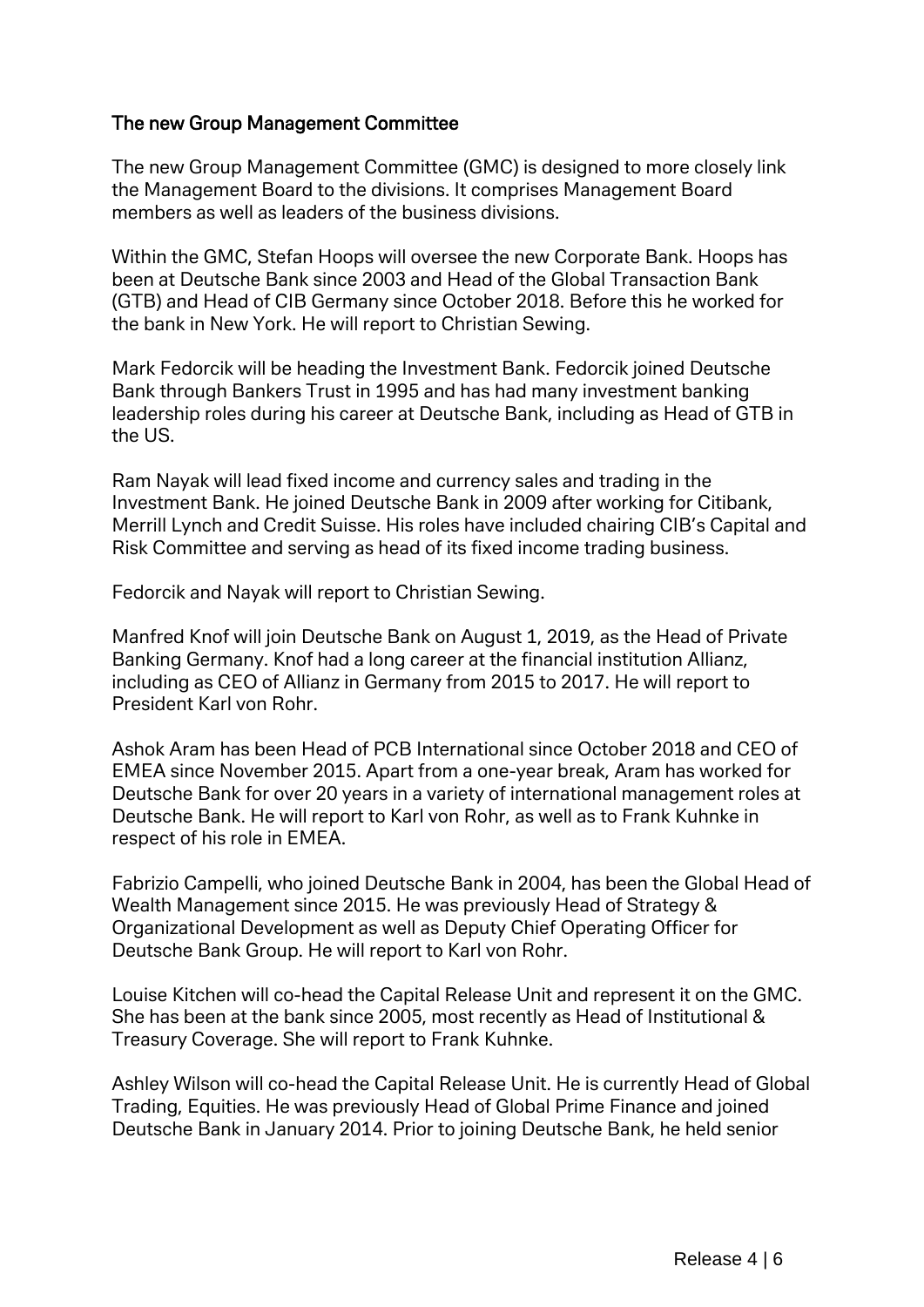positions at Morgan Stanley, Bank of America Merrill Lynch and Barclays. He will report to Frank Kuhnke.

As Chairman of the Management Board of the DWS asset management unit, Asoka Wöhrmann will also be a member of the GMC. In his role as Senior Group Director of Deutsche Bank, he will report to Karl von Rohr.

#### Christian Sewing, Chief Executive Officer, said:

"We are proud to have assembled this team of great, experienced leaders for the deep transformation on which we are now embarking. I am convinced that together we can build a new entrepreneurial and innovative culture at our bank. I expect unwavering teamwork and integrity. Together we share one goal: to make Deutsche Bank an institution driven by the desire to make our clients happy and successful."

For further information please contact:

Deutsche Bank AG Media Relations

London Charlie Olivier Phone: +44 207 54-57866 Email: [charlie.olivier@db.com](mailto:charlie.olivier@db.com)

**Frankfurt** Sebastian Krämer-Bach Phone: +49 69 910 43330 Email: [sebastian.kraemer-bach@db.com](mailto:sebastian.kraemer-bach@db.com)

#### Investor Relations +49 800 910-8000 (Frankfurt)

+44 20 7541-4100 (London) +1 212 250-0604 (New York) db.ir@db.com

#### About Deutsche Bank

Deutsche Bank provides commercial and investment banking, retail banking, transaction banking and asset and wealth management products and services to corporations, governments, institutional investors, small and medium-sized businesses, and private individuals. Deutsche Bank